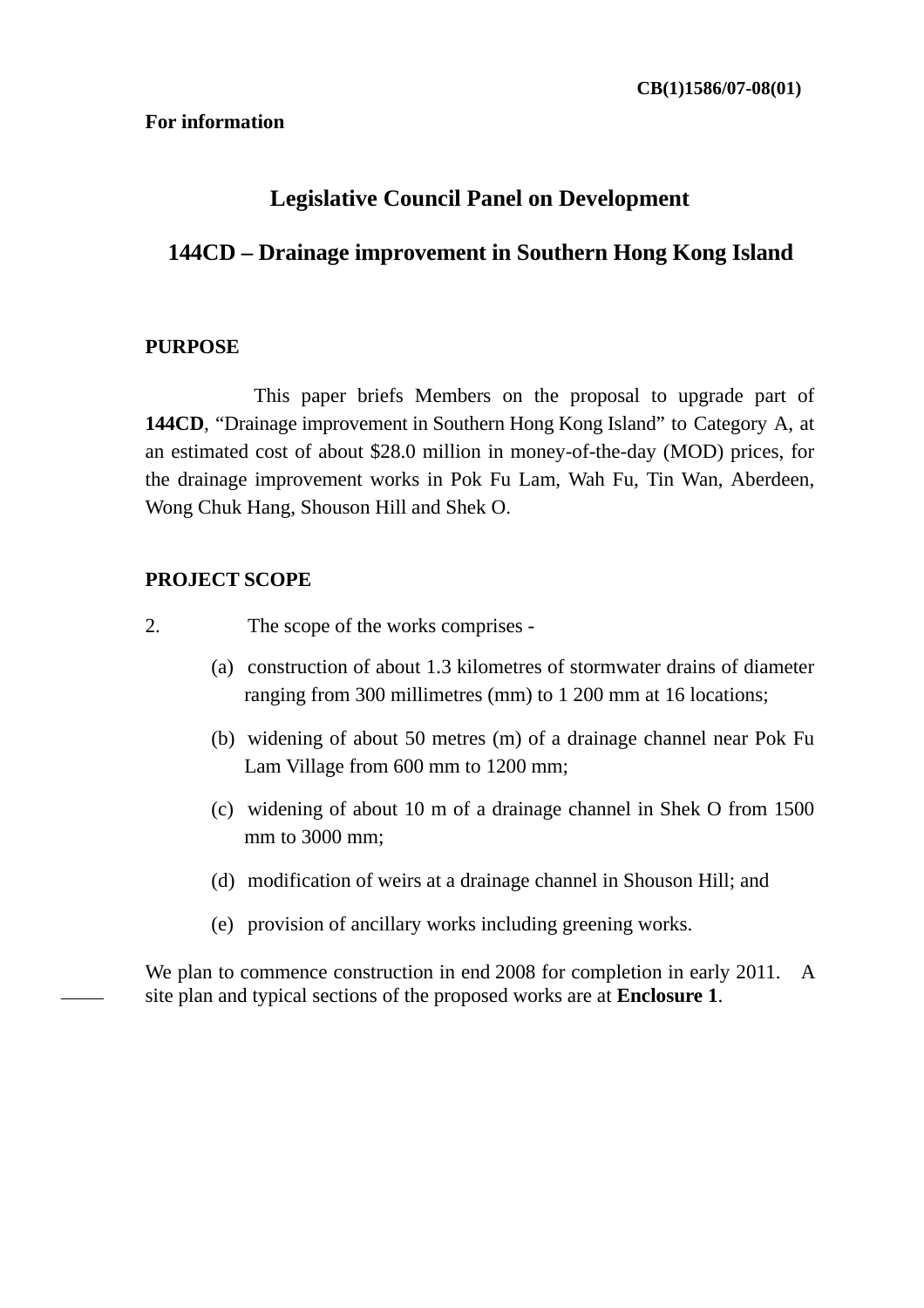### **JUSTIFICATION**

3. The southern part of Hong Kong Island has been served by drainage systems built decades ago. Rapid development and changes in land use over the past decades have increased the size of the paved areas. This has led to a significant increase in surface run-off causing overloading of the existing drainage systems. Although we have made local improvements to the systems to cater for developments from time to time, the overall drainage systems as a whole are still inadequate to meet the current flood protection standard. Flooding sometimes occurs during heavy rainstorms.

4. To alleviate the flooding problem, we propose to upgrade part of **144CD** for improving the existing drainage systems at different critical locations. Upon completion of the proposed works, the drainage systems in these areas will generally be capable of withstanding rainstorms with a return period  $1$  of one in 50 years.

### **FINANCIAL IMPLICATIONS**

5. We estimate the project cost of the proposed works to be about \$28.0 million (in MOD prices), made up as follows –

|     |                                             | \$ million |  |
|-----|---------------------------------------------|------------|--|
| (a) | Construction of -                           | 21.9       |  |
|     | stormwater drains<br>(i)                    | 20.5       |  |
|     | drainage channel<br>(ii)<br>upgrading works | 1.3        |  |
|     | ancillary works<br>(iii)                    | 0.1        |  |
| (b) | Environmental mitigation<br>measures        | 1.2        |  |
| (c) | Contingencies                               |            |  |

 $\overline{a}$ 1 "Return period" is the average number of years during which a certain severity of flooding will occur once, statistically. A longer return period means a rarer chance of occurrence of a more severe flooding.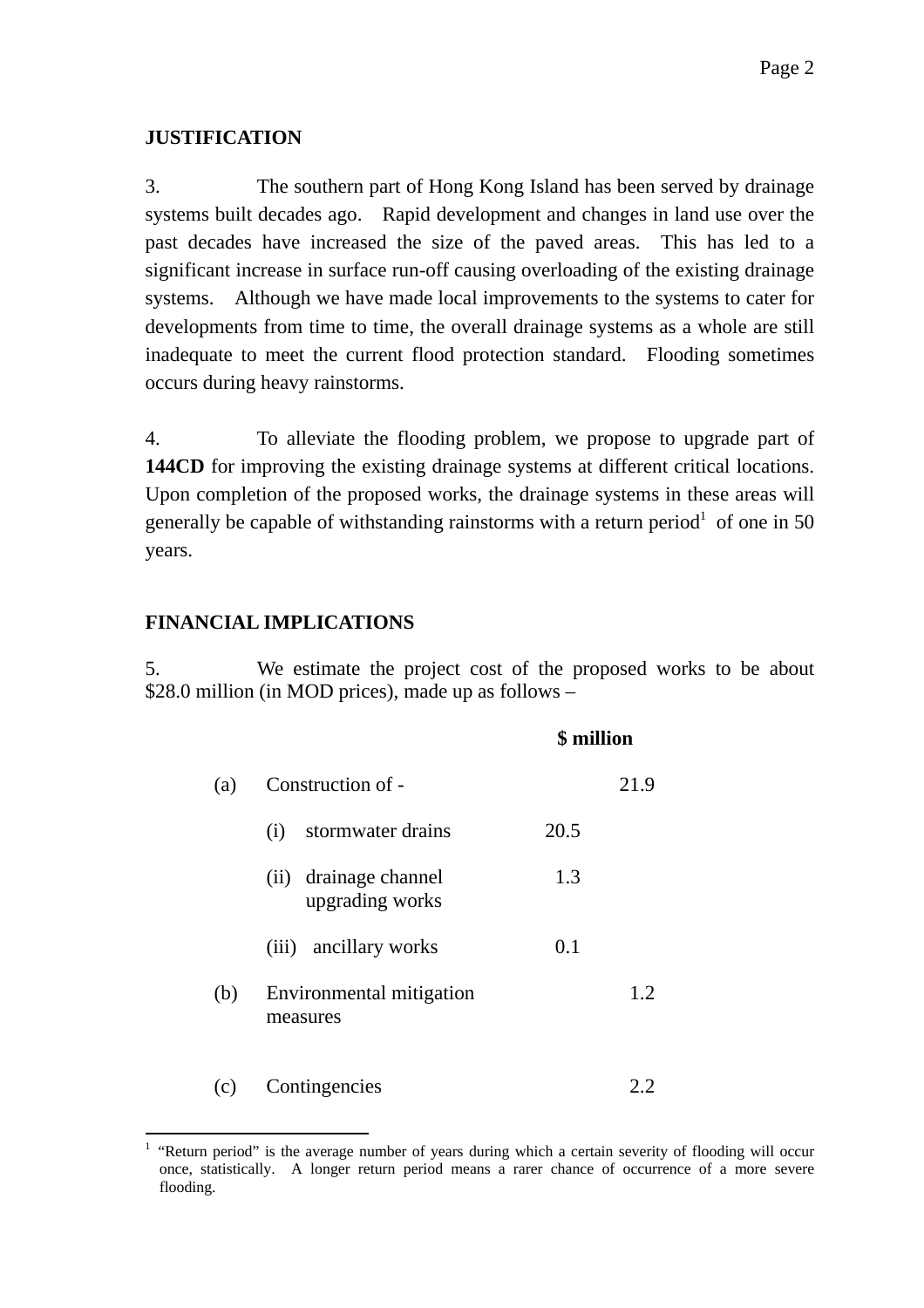|     |                                   | Sub-total | 25.3        | (in September)<br>2007 prices) |
|-----|-----------------------------------|-----------|-------------|--------------------------------|
| (d) | Provision for price<br>adjustment |           | 2.7         |                                |
|     |                                   | Total     | <b>28.0</b> | (in MOD prices)                |

## **PUBLIC CONSULTATION**

6. We consulted the District Development and Environment Committee of the Southern District Council on 28 April 2008 regarding the proposed drainage improvement works. Members supported the works.

## **ENVIRONMENTAL IMPLICATIONS**

7. The project is not a designated project under the Environmental Impact Assessment Ordinance. We have completed the Environmental Review for the proposed works in 2005, which concluded that the project will not cause any long term adverse environmental impacts.

8. For short-term impacts during construction, we will control noise, dust and site run-off within the established standards and guidelines through implementation of mitigation measures in the works contract, such as the use of temporary noise barriers and silenced construction plants to reduce noise generation, water-spraying to reduce emission of dust, and temporary drains to dispose of site run-off.

9. We have considered ways in the planning and design stages to reduce the generation of construction waste where possible. For example, we have designed the alignment of the proposed drainage works in such a manner that excavation and demolition of existing structures will be minimized. In addition, we will require the contractor to reuse inert construction waste (e.g. excavated soil for backfilling) on site or in other suitable construction sites as far as possible, in order to minimise the disposal of inert construction waste to public fill reception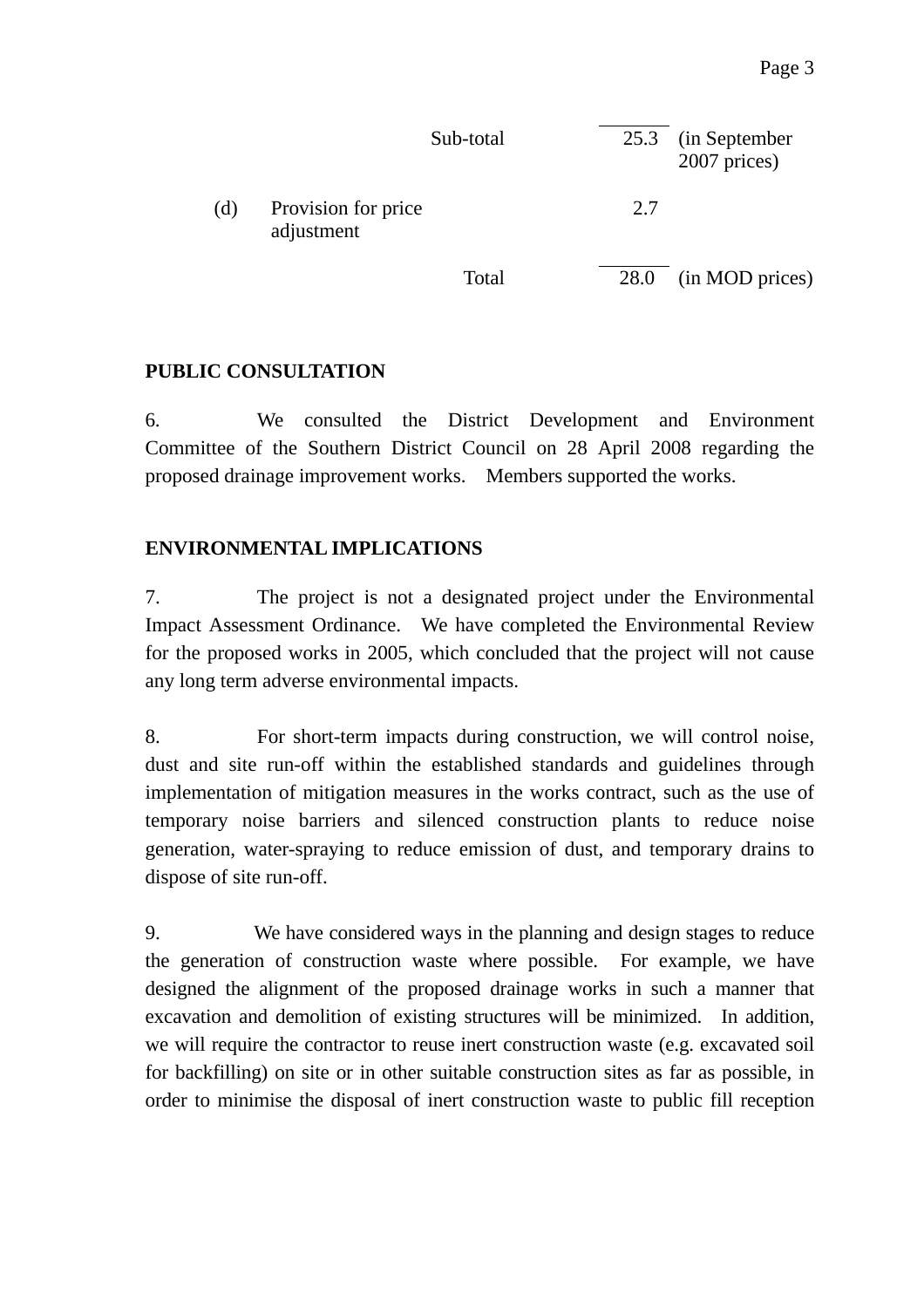facilities<sup>2</sup>. We will encourage the contractor to maximise the use of recycled or recyclable inert construction waste, as well as the use of non-timber formwork to further minimise the generation of construction waste.

10. We will also require the contractor to submit for approval a plan setting out the waste management measures, which will include appropriate mitigation means to avoid, reduce, reuse and recycle inert construction waste. We will ensure that the day-to-day operations on site comply with the approved plan. We will require the contractor to separate the inert portion from non-inert construction waste on site for disposal at appropriate facilities. We will control the disposal of inert construction waste and non-inert construction waste to public fill reception facilities and landfills respectively through a trip-ticket system.

11. We estimate that the project will generate in total about 12 000 tonnes of construction waste. Of these, we will reuse about 6 000 tonnes (50%) of inert construction waste on site and deliver 5 400 tonnes (45%) of inert construction waste to public fill reception facilities for subsequent reuse. In addition, we will dispose of 600 tonnes (5%) of non-inert construction waste at landfills. The total cost for accommodating construction waste at public fill reception facilities and landfill sites is estimated to be about \$0.2 million for this project (based on a unit cost of \$27/tonne for disposal at public fill reception facilities and \$125/tonne<sup>3</sup> at landfills.)

## **HERITAGE IMPLICATIONS**

12. This project will not affect any heritage site, i.e. all declared monuments, proposed monuments, graded historic sites/buildings, sites of archaeological interest and Government historic sites identified by the Antiquities and Monuments Office.

 $\overline{a}$ <sup>2</sup> Public fill reception facilities are specified in Schedule 4 of the Waste Disposal (Charges for Disposal of Construction Waste) Regulation. Disposal of inert construction waste in public fill reception facilities requires a licence issued by the Director of Civil Engineering and Development.

<sup>&</sup>lt;sup>3</sup> This estimate has taken into account the cost for developing, operating and restoring the landfills after they are filled and the aftercare required. It does not include the land opportunity cost for existing landfill sites (which is estimated at  $\sinh^3$ ), nor the cost to provide new landfills (which is likely to be more expensive) when the existing ones are filled.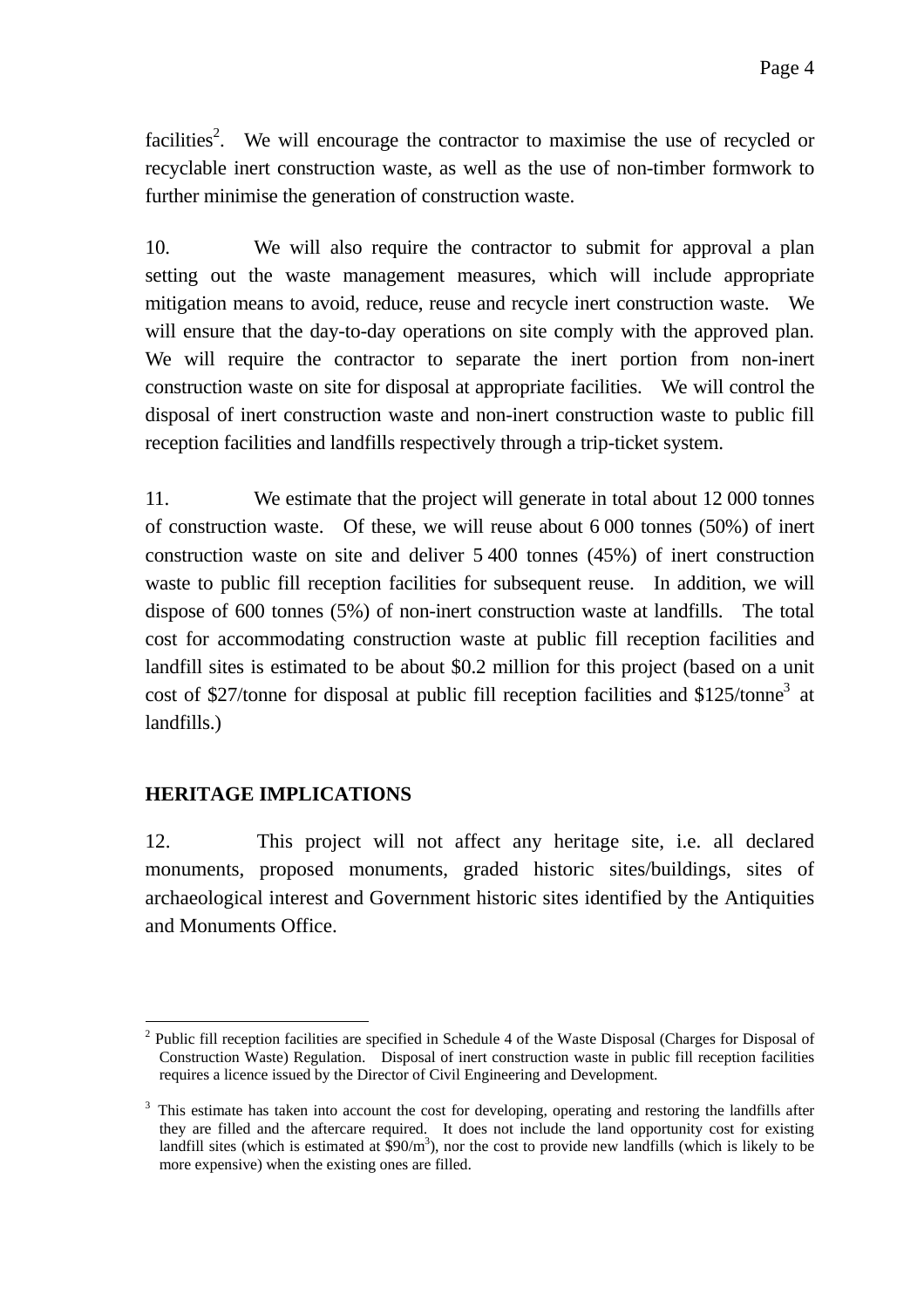## **TRAFFIC IMPLICATONS**

13. We have completed a traffic impact assessment for the proposed works, which concluded that the proposed works would not cause any significant traffic impact. We will establish a Traffic Management Liaison Group (TMLG) under the contract to discuss and scrutinise proposed temporary traffic management measures before implementation. We will invite representatives from the Transport Department, Hong Kong Police Force, Highways Department, District Office and various public transport operators to attend the TMLG meetings. The TMLG will take into account relevant factors such as site restrictions, traffic conditions, pedestrian safety, access to buildings/shop fronts and provision of emergency vehicular access when considering the proposed temporary traffic arrangements.

14. We will also display notice boards on site to explain the reason of temporary traffic arrangements and indicate the expected completion date of the works.

# **BACKGROUND INFORMATION**

15. We completed a drainage master plan study in 2005 which assessed the adequacy of the existing drainage systems on the southern part of Hong Kong Island. The study recommended drainage improvement measures at various locations on the southern part of Hong Kong Island to bring the existing drainage systems up to the current standard.

16. In September 2006, we included **144CD** "Drainage improvement in Southern Hong Kong Island" in Category B for improvement of the existing drainage systems on the southern part of Hong Kong Island.

17. In October 2007, we engaged a consultant to undertake the traffic impact assessment for the proposed drainage improvement works mentioned in paragraph 2 above at a cost of \$0.2 million in MOD prices. We have charged this amount to block allocation **Subhead 4100DX** "Drainage works, studies and investigations for items in Category D of the Public Works Programme".

18. We have substantially completed the design of the proposed works mentioned in paragraph 2 above. Design of the remaining works under **144CD**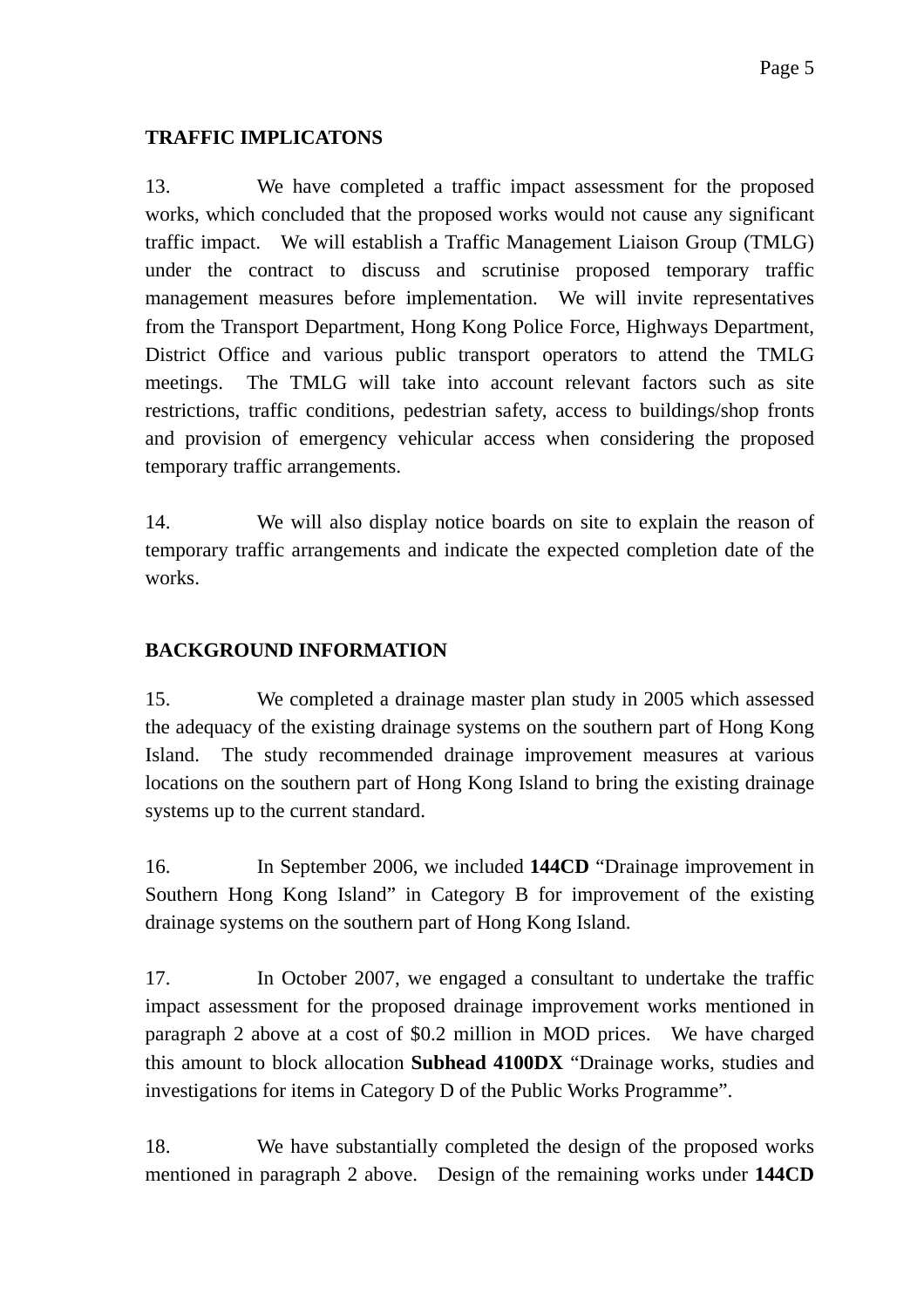is in progress.

19. Of the 24 trees within the project boundary, our latest estimate is that 15 trees will be preserved. The proposed drainage improvement works will involve the removal of nine common trees including three trees to be felled and six trees to be replanted within the project site. All trees to be removed are not important trees<sup>4</sup>. We will incorporate planting of about four trees as part of the project.

20. We estimate that the proposed works will create about 23 jobs (19 for labourers and another 4 for professional/technical staff) providing a total employment of 460 man-months.

## **WAY FORWARD**

21. Members are invited to support the proposed part-upgrading of **144CD** to Category A for consideration by the Public Works Subcommittee in June 2008 and for funding approval by the Finance Committee in July 2008.

**Development Bureau May 2008** 

 $\overline{a}$ <sup>4</sup> "Important trees" refer to trees in the Register of Old and Valuable Trees, or any other trees that meet one or more of the following criteria –

<sup>(</sup>a) trees over 100 years old or above;

<sup>(</sup>b) trees of cultural, historical or memorable significance e.g. Fung Shui trees, trees as landmark of monastery or heritage monument, and trees in memory of important persons or event;

<sup>(</sup>c) trees of precious or rare species;

<sup>(</sup>d) trees of outstanding form (taking account of overall tree sizes, shape and any special features) e.g. trees with curtain like aerial roots, trees growing in unusual habitat; or

<sup>(</sup>e) trees with trunk diameter equal or exceeding 1.0 m (measured at 1.3 m above ground level), or with height/canopy spread equal or exceeding 25 m.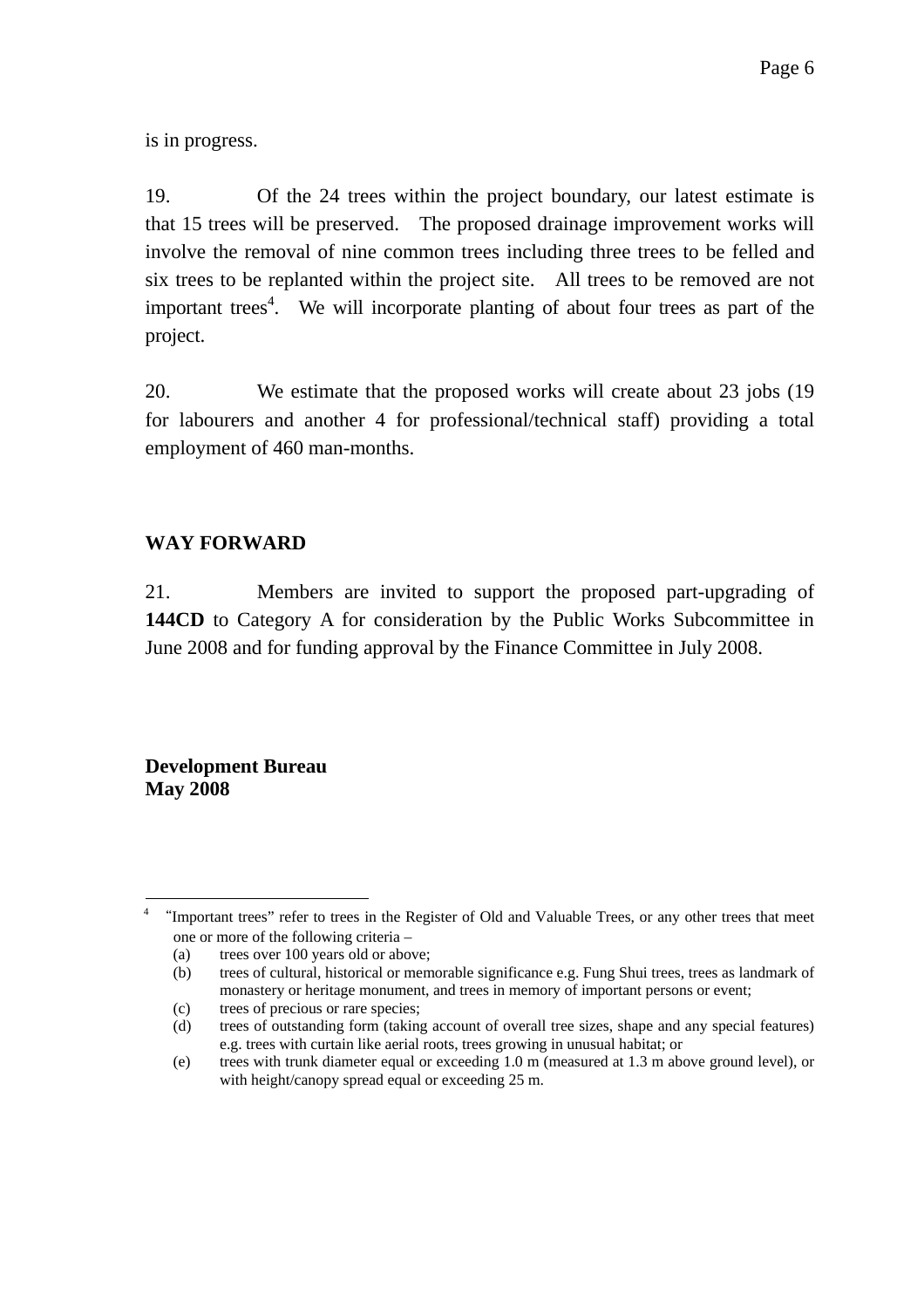